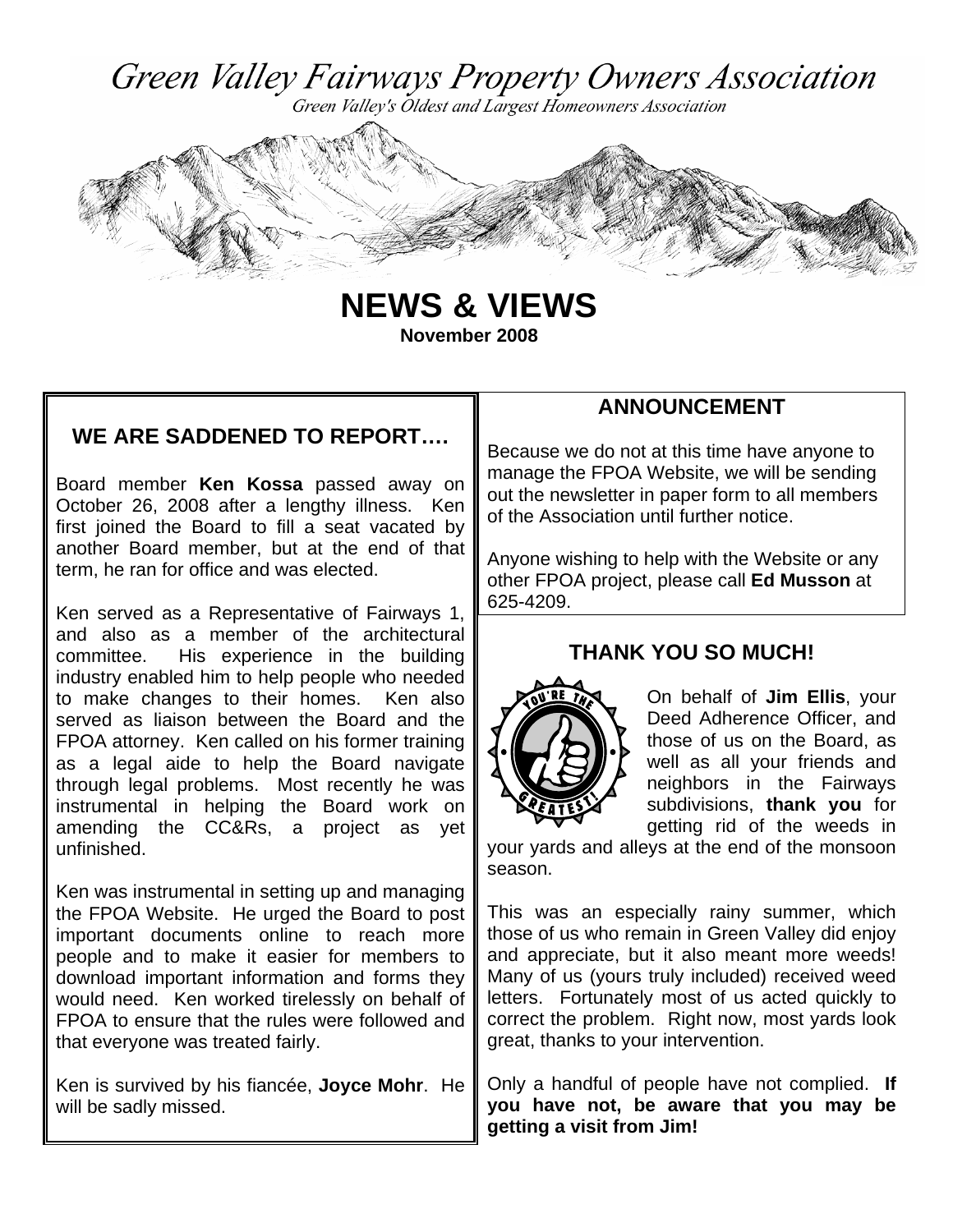#### **NEW APPOINTMENT**

**Don McSurdy,** who has been serving as an alternative member of the Architectural alternative member of the Architectural Committee, has been appointed by the Board to full Architectural Committee status.

Don will be happy to take your calls and help you navigate the architectural forms so you can get approval for that tree you want to remove or that gate you need to repair or the window boxes you need to paint.

## **ALLEY OOPS!**

**Jim Ellis**, our Deed Adherence Officer, wants to remind everyone that we are responsible for keeping our half of the alleys free of weeds and trash. That's the half that is closest to your house. The alleys are used by emergency and utility vehicles.



And speaking of alleys and emergency vehicles, **PLEASE, PLEASE, PLEASE BE SURE TO PUT YOUR HOUSE NUMBERS ON THE BACK OF YOUR PROPERTY … ON A BACK GATE OR BACK WALL … SOMEPLACE WHERE** 

**EMERGENCY CREWS CAN READ THE NUMBERS AND GET TO YOU FASTER IF NEED BE!** Call **Jim** for information and/or help.

**Less than 25% of the homeowners in our neighborhoods have followed up since our first request.** Let's work to make it 100%!

#### **HOME SALES STATISTICS**

Currently, in our subdivisions, there are 21 homes on the market ranging in price from \$115,000 - \$250,000. The average price is \$167, 782.00.

Three homes have sold with an average price of \$154,967.00. (**Source:** Green Valley, Sahuarita Assoc. of Realtors Multiple Listing Service, and **Sue Jones,** Assoc. Broker for Coldwell Banker.)

#### **VOLUNTEERS NEEDED**

It's that time of year again, time when we ask not for a donation of money, but for **a donation of time** … your time helping on the board of directors. Four seats on the Board will need to be filled, and we would really appreciate people taking time to help.

We need people to run for the Board and to serve a term.



There are rewards: Helping to keep our subdivisions so beautiful, getting to meet more of your neighbors, making new friends in the Green Valley Fairways. You'll have a great opportunity to use your skills and talents. It's not a difficult job. The Board meets only once a month, and not during the summer months.

This is a great opportunity for people who enjoy working with other people, and who care about the welfare of their community.

If you would be interested in running for a seat on the Board … or if you would like more information about Board duties … please contact **Ed Musson**. You can phone him at 625-4209 or email him at e.musson@hotmail.com.

Your special interests and special talents could be very useful to our Board and to the members in the Green Valley Fairways.

**We would love to put your name on the ballot.** 

#### **AND SPEAKING OF BALLOTS….**

When you receive your ballot in January, **PLEASE VOTE AND MAIL IN YOUR BALLOT.**



According to Arizona State Law,

**proxies are no longer acceptable.** If you do not return your ballot and if we don't have a quorum, we will have to send out new ballots,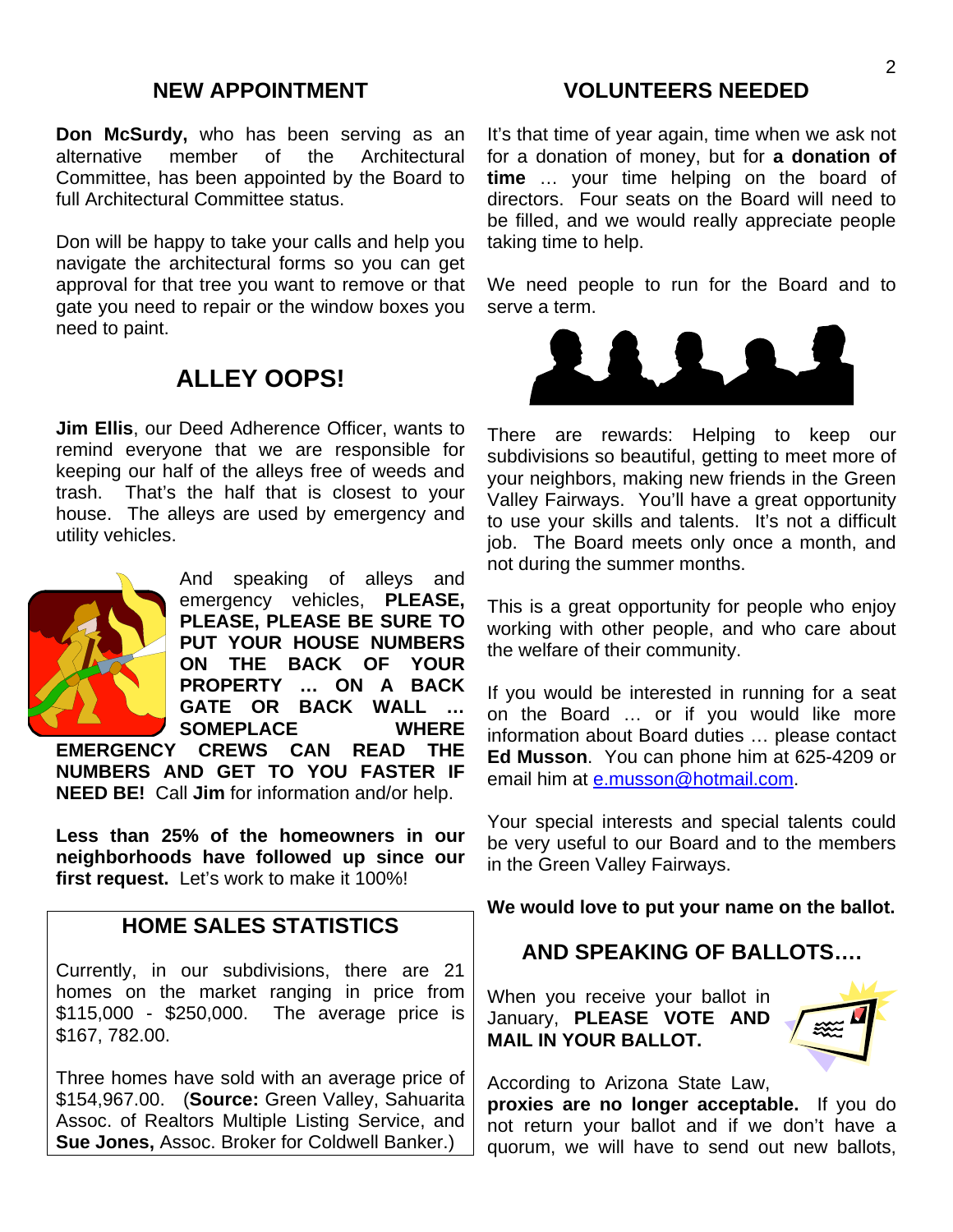which will be a huge additional expense. So please vote and please mail in your ballot.

### **TIMELY TIPS**

Last issue we ran an article on keeping burglars at bay. This month we want to publish a list of ways to help people stay safe.

- Lock all your exterior doors and windows when you leave the house. Lock all your exterior doors **even when you are at home.**
- Take a good look at your house from a burglar's point of view. Do trees and/or bushes screen entryways, offering a burglar protection, making it easier to break in without being seen? If so, clip those plants back.
- Don't leave valuable items in the yard, even in the back yard.
- Keep an eye out in your neighborhood. If you see anyone or anything that seems suspicious, **call 911** to let them know.
- Have motion sensitive lights installed outside.

Here are some excellent tips from a locksmith.

- Because wood can swell in rainy weather, be sure to double-check that the door is securely fastened when you leave the house! Pull and push and twist the knob.
- Make a list of the people who have keys to your house. Now



make another list of the people who shouldn't have keys to your house. Can't make that list? If you give keys to your house to other people, there's a good chance someone else might be able to get a copy of your key … someone unauthorized to have it!

• **DON'T** put your *name*, *address*, and/or *phone number* on your key chain. If you do lose your keys, there's no sense in giving would-be burglars helpful information like that!

The locksmith also mentioned that the police and insurance companies would not act unless there is actual damage done to homes that allegedly have been broken into. That's because they have no proof that the crime was committed the way the victim claims it was.

How do they know, for example, that a computer was actually stolen if there's no sign of breaking and entering? They only have the victim's word for it that someone got into the house to steal the computer.

Do you have other tips for keeping homes safe? Please let me know and I'll publish them. Call **Jan Lorimer** at 399-2563 or e-mail me janlor6897590@yahoo.com. Together we can work to keep our neighborhoods safer.

(*Timely Tips is slated to be a regular feature of this newsletter. Watch for more tips covering other subjects such as controlling ants and other pests in upcoming issues*.)

### **TUMACACORI UPDATE**

In the June newsletter, we reported on the issue of the Tumacacori Highlands, an area south of Tucson that is being designated a wilderness area. Our homeowners' association was being asked to join a growing number of support groups. At that time, the Board had chosen to table the issue until a later date when we could spend more time studying and discussing it.

On the surface, supporting the Tumacacori Highlands sounded like a great idea, but shortly after we published that June article we received e-mail from an FPOA member. She owns a house in the Green Valley Fairways, but she also lives near the Tumacacori Highlands area, and she brought a new perspective to the issue. She wrote in part: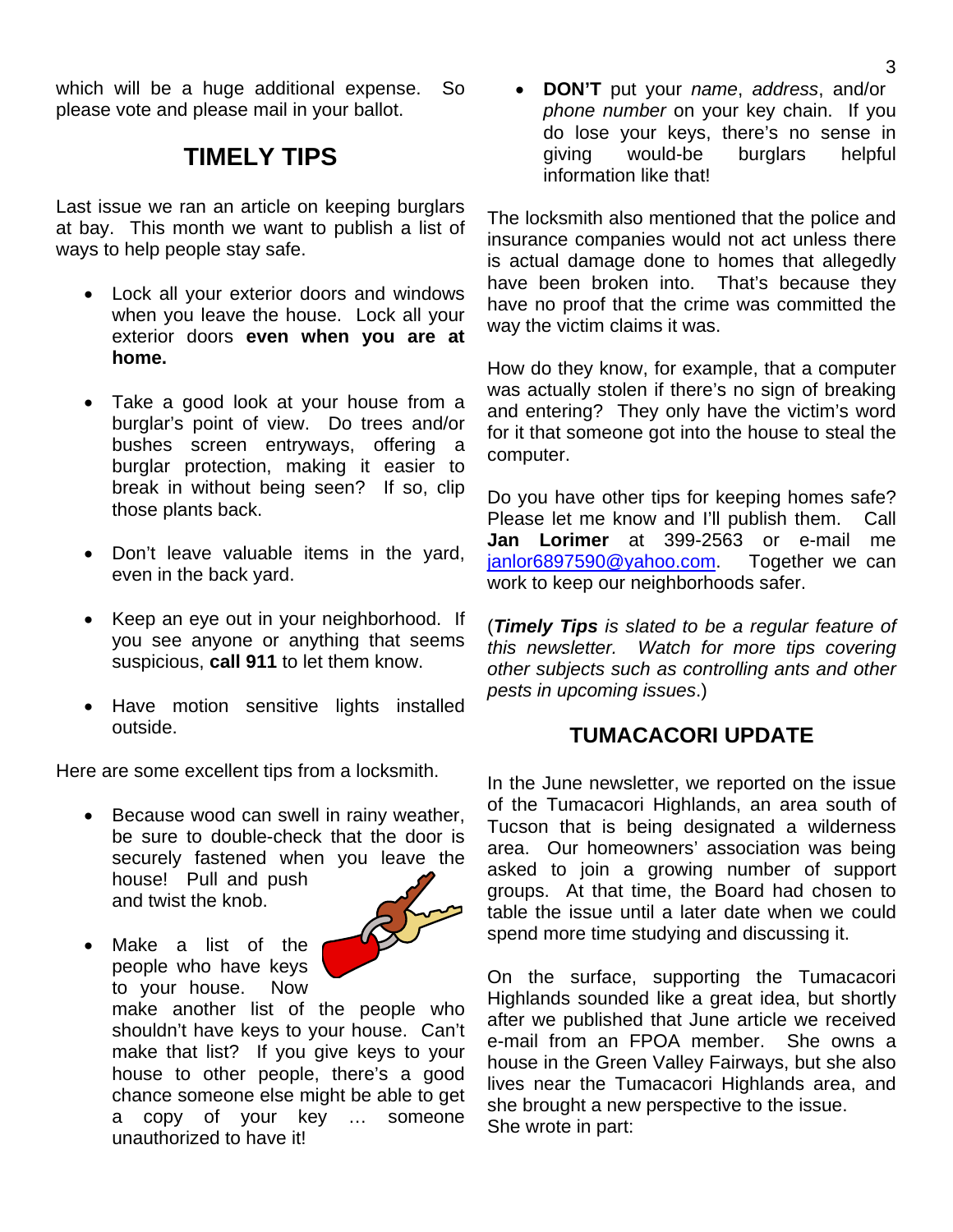*I am a rancher and, thereby a steward of our lands. I live near to the proposed wilderness area and will be affected negatively by the designated wilderness area.* 

*The area cannot be patrolled by motorized vehicles (thus, no Border Patrol action), nor can ranchers attend to their cattle or stock tanks on the leased land unless it is on foot or horseback, which just isn't feasible if there is any sort of problem.* 

*This leaves the way open for the illegals to travel through unhindered and despoiling the land with their abundance of neglected trash.* 

She went on to say that she felt that if individuals wished to support the initiative, that was certainly their right, but she felt that the Board of Directors of



FPOA should not become involved in this controversial issue, especially if it meant using any of the monies we collect from the homeowners to support the issue.

As we reassured the member, at no time has FPOA spent any money at all on this issue and we don't intend to. This issue has nothing to do with the concerns of the Board. After a brief discussion at the September Board meeting, we voted not to get involved in the Tumacacori Highlands issue. However, individual members may do whatever they wish – get involved or not.

## **FYI**

**How to get in touch with us:** You can write to the Board at P.O. Box 28, Green Valley, AZ 85622.

You can also phone or e-mail any Director (see the list at the end of this newsletter.)

**What about meetings?** Board meetings are held on the  $4<sup>th</sup>$  Wednesday of each month (except for June, July, August, and usually December) at 9:30 a.m. in the Bank of America

conference room located at the northwest corner of La Canada and Continental.

All Green Valley Fairways homeowners are welcome to attend, and will be given time at the end of the business meeting to state concerns, ask questions, etc.

#### **SIMPLIFYING THE CC&RS**

As most of you know, the Board of Directors would like to amend the CC&Rs to update them and make them easier to understand. At this point in time, that project is still in legal limbo.

However, we can still clarify some of the CC&Rs to help members understand what's going on. So in each issue, we'll tackle one or more of the CC&Rs (as they now read) and try to shine some light on them so you can say, "Aha! Now I understand!"

In this issue we'll take up No. 15 in your green book. No. 15 deals with Animals and Animal Control. This is what it says:

*"No bees, cattle, sheep, goats, pigs, rabbits, poultry or other non-domestic animals, or other livestock shall be kept or maintained, to include the feeding there, on any part of said property. This restriction shall not be construed, however, to prohibiting the keeping of a reasonable number of ordinary domestic pets upon said property. All owners of domestic pets must control barking and keep their animals on a leash when off the owner's property (County Ordinance). Owners must clean up all droppings (County Ordinance) so as not to be offensive to other owners. Property owners are responsible for notifying renters of these conditions either directly or through their realtor or rental agent."* 

Pretty boring! So here's the translation:

• *You can only keep domestic animals on the property. Here's a hint! Termites are not domestic animals! Neither are bees nor goats.*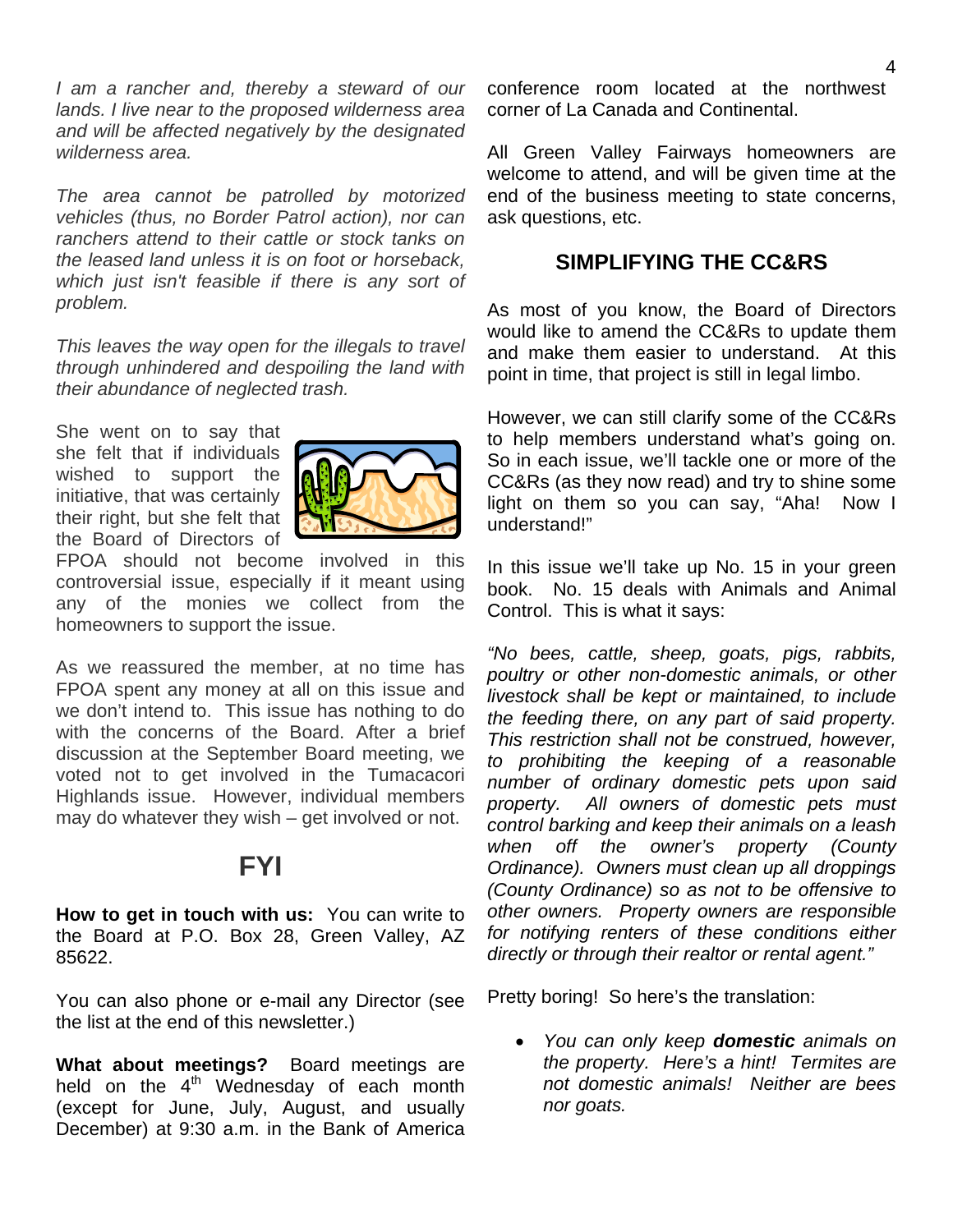- *You have to control the animals' noise. That is a County Ordinance.*
- *If you take the animal off the property, you must control it, as with a leash. This is also a County Ordinance.*



• *You are responsible for cleaning up after your pet. You must pick up the animal's droppings. This, too, is a County Ordinance.* 

Isn't that much easier to understand? Now we all know about animal control, don't we?

So you have no excuse! If your neighbors complain about your pet making too much noise (such as a dog barking) or of odors associated with the animal (such as animal feces not being cleaned up from your yard), someone from the Board will be in touch with you, and **the County can fine you.** 

Please help us by being a considerate pet owner. And please get rid of the termites. They do not take kindly to the leash law.



# **UPDATE!**

Just as we were getting ready to go to print, we were informed that, "…property owners on Los Rincones in Fairways 2 are screaming mad over dog poop messes in their front yards."

The angry homeowner who passed this information on to us wonders if other areas are plagued with the same problem.

Please know that people will be watching and reporting dog owners who fail to pick up the dog poop their dogs deposit on other people's property or on the sidewalks or in alleys. **If you are caught being so thoughtless, be aware that you may have to pay a large fine to the County!** 

*Here is a list of FPOA Board members and all the ways to get in touch with them. We suggest that you clip this section out and post it on your Central Communications Display aka the family refrigerator.* 

#### **FPOA BOARD OF DIRECTORS PO Box 28 Green Valley, AZ 85622**

Sue Jones – Secretary 312 E. Los Rincones 603-5451 sjonesy@cox.net

Carol Kay – Vice President 318 Los Rincones 625-9014 labpeep@aol.com

Jan Lorimer – Treasurer, Newsletter Editor 310 S. Las Hamacas 399-2563 janlor6897590@yahoo.com

James Findley – President 219 Las Granadas 648-0703 iamfin1@cox.net

Edward Musson – Fairways III Rep. 211 Las Granadas 625-4209 e.musson@hotmail.com

Don McSurdy – Fairways I 432 Los Rincones 625-4617 dmcsurdy1@cox.net

Bud Stanley – At-Large Rep 77 E. Valle 399-1075 bdsjem10@yahoo.com

Ralph Potteiger – Fairways II 149 N. Abrego 730-1020 rpotteiger@cox.net

Jim Ellis – Deed Adherence Officer Ph./Fx: 625-3199 jellis87@cox.net

Joyce Mohr – FPOA Bookkeeper Ph: 399-2949 fairways@netzero.net